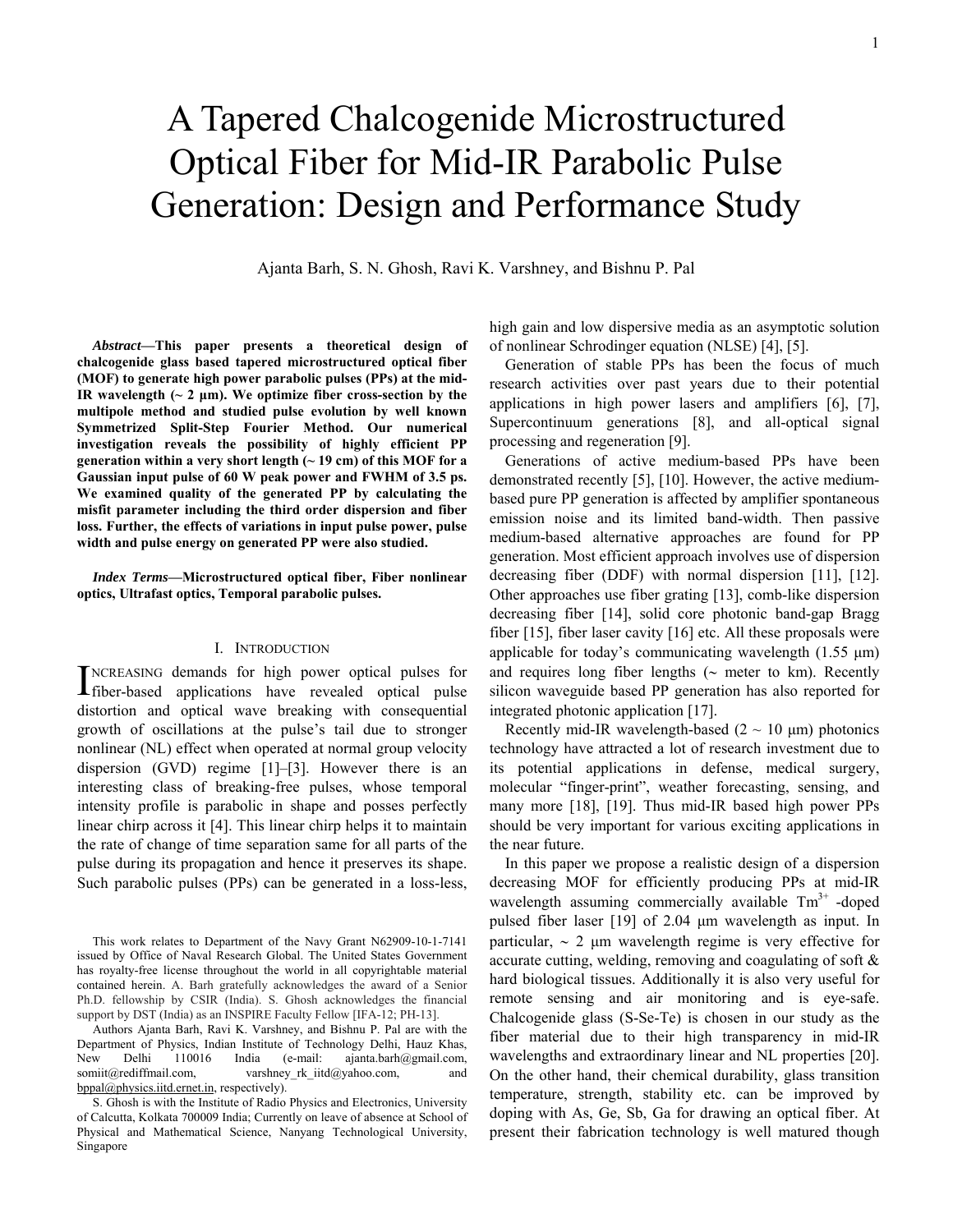expensive [21]-[24]. An important feature in our methodology for realizing PP is to induce suitable decrease in dispersion along length of the fiber taper by suitably choosing the taper ratio. This is achieved by introducing an up-taper because dispersion decreases with increase in core diameter. Nonlinearity too reduces accordingly due to increasing mode effective area along length of the up-tapered fiber. Accordingly light should be launched into it from its narrower side.

With the designed dispersion and nonlinearity-tailored MOF, we have theoretically investigated feasibility of transforming a Gaussian input pulse of full width at half maximum (FWHM) of 3.5 ps having a peak power of 60W at 2.04 μm wavelength to a parabolic pulse after propagation of just  $\sim$  19 cm length of our designed MOF.

#### II. NUMERICAL MODELING

## *A. Proposed Methodology of PP Generation*

In an ideal loss-less optical fiber with normal GVD and hyperbolic dispersion decreasing profile, the asymptotic solution of NLSE yields a parabolic intensity profile [11], [25]. Under this condition, the propagation of optical pulses is governed by the NLSE of the form [11]

$$
i\frac{\partial A}{\partial z} - \frac{\beta_2 D(z)}{2} \frac{\partial^2 A}{\partial T^2} + \gamma(z) |A|^2 A = 0
$$
 (1)

where  $A(z, T)$  is slowly varying envelop of the propagating pulse in co-moving frame, *D*(*z*) is length dependent dispersion profile along the tapered length,  $\beta_2$  (the 2<sup>nd</sup> order GVD parameter) > 0,  $\gamma(z)$  is longitudinally varying NL coefficient. By making use of the co-ordinate

transformation,  $\zeta = \int_0^z D(z')dz'$ , (1) transforms to

$$
i\frac{\partial A}{\partial \xi} - \frac{\beta_2}{2} \frac{\partial^2 A}{\partial T^2} + \gamma(z) |A|^2 A = i \frac{\Gamma(\xi)}{2} A
$$
 (2)

where 
$$
\Gamma(\xi) = -\frac{1}{D} \frac{dD}{d\xi} = -\frac{1}{D^2} \frac{dD}{dz}
$$
 (3)

As  $D(z)$  is a decreasing function of *z*,  $\Gamma$  in (3) is  $> 0$  and hence it functions as a gain term in (1). Thus the varrying dispersion term in the so proposed DDF functionally becomes equivalent to a varrying gain fiber amplifier with normal GVD and hence the solution of (2) becomes analogous to PP described in [5].

In the next step, we studied the effect of  $3<sup>rd</sup>$  order dispersion  $\beta_3$  (TOD) and fiber loss ( $\alpha$ ) on the generated PP as these propagation factors are main obstacles for generation of pure PP. Unlike a fiber amplifier, in a DDF the TOD  $(\beta_3)$  and total loss (*α*) grows exponentially with distance. Thus after a certain length of propagation, this DDF becomes effectively a lossy and dispersive medium instead of functioning as an effective gain medium even if  $\beta_3$  and  $\alpha$  are very small. Approximately this tapered fiber length (*L*) should be less

than a critical length  $({\sim 1/a})$  [26]. Beyond this length pulse experiences the usual linear dispersive broadening.

## *B. Proposed MOF Structure*

For PP generation at  $\sim$  2  $\mu$ m wavelength we choose arsenic sulphide  $(As<sub>2</sub>S<sub>3</sub>)$  based MOF geometry with a solid core surrounded by a holey cladding, consisting of 4 rings of hexagonally arranged holes embedded in  $As_2S_3$  matrix.  $As_2S_3$ possesses lowest transmission loss ( $\alpha_T \sim 0.4$  dB/m at 2  $\mu$ m) among chalcogenide glasses and very high nonlinearity ( $n_2 \sim$  $4.2 \times 10^{-18}$  m<sup>2</sup>/W at 2 µm) [18]. The diameter of air hole and separation between two consecutive air holes are denoted by *d* and pitch  $(Λ)$ , respectively.

First we optimize the MOF cross-section at the input end of the taper in terms of confinement loss  $(\alpha_c)$ ,  $D$ ,  $\beta_3$ , and mode effective area  $(A_{\text{eff}})$ .  $A_{\text{eff}}$  is calculated from the field profile [1], GVD parameters are calculated from real part of mode effective index and  $\alpha_c$  is calculated from imaginary part of the same. To maintain low  $\alpha_c$ , air-filling fraction ( $d/\Lambda$ ) and  $d$ should be as large as possible. However, single-mode operation of a holey fiber requires  $d/\Lambda$  should be  $\leq 0.45$  [27]. On the other hand, to minimize the TOD effect, dispersion slope should be as low as possible at the operating wavelength (2 μm), which also requires lower *d* and Λ value for As<sub>2</sub>S<sub>3</sub> based MOF. On the other hand, low *d* and Λ impose greater difficulty in fabrication. Thus there is a tradeoff involved between TOD, loss and suitability of fabrication. The required dispersion decreasing profile is achieved by choosing a suitable tapered ratio for a *L*. In practice a tapered fiber can be realized during its drawing from a preform through a suitable control of the fiber draw speed [28] or through selective heating and pulling [29], [30].

Modal analysis of the proposed structure shown in Fig. 1 is carried out by using Multipole Method based CUDOS<sup>®</sup> software and the evolution of input pulse inside the tapered MOF is modeled by solving NLSE through the symmetrized split-step Fourier method [1] in MATLAB<sup>®</sup>. For the input end of our optimized linearly tapered MOF, structural parameters were  $d_0 = 0.52$  μm and  $\Lambda_0 = 1.3$  μm. We optimized the uptapered ratio of MOF such that at the end of 1 m the  $d_0$ transforms to  $d_1$  (= 0.546 μm) and  $\Lambda_0$  to  $\Lambda_1$  (=1.365 μm), both of which were 1.05 times their initial values (cf. Fig. 1).



Fig. 1. Optimized linearly up-tapered MOF structure. The fiber length (*L*) considered is 1 m. At the input, the value of  $d$  ( $d_0$ ) and  $\Lambda$  ( $\Lambda_0$ ) is 0.52 μm and 1.3 μm, respectively. At the output, the value of *d* (*d*<sub>1</sub>) and Λ (Λ<sub>1</sub>) is 1.05 times their initial values (i.e.  $d_1 = 0.546$  μm and  $\Lambda_1 = 1.365$  μm); white circles in the figure correspond to air holes embedded in uniform  $As_2S_3$  matrix (black background).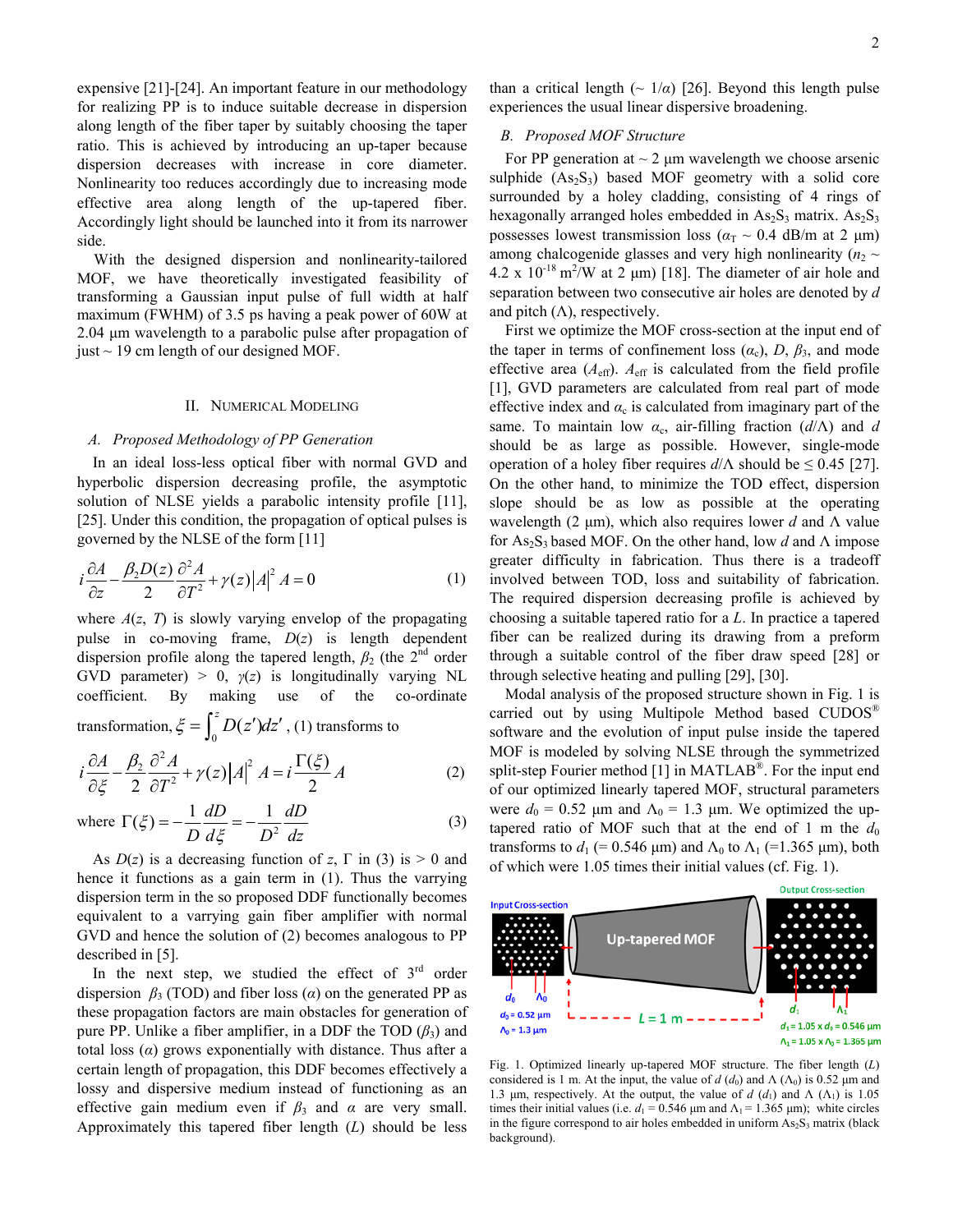#### III. RESULTS WITHOUT TOD AND LOSS

## *A. Variation of Dispersion and Nonlinearity*

As expected, increase in core diameter along *L* leads to a corresponding decrease in dispersion (cf. Fig. 2(a)), where as it leads to larger  $A<sub>eff</sub>$  and hence nonlinearity decreases (cf. Fig. 2(b)) along *L*. Value of  $|D|$  is  $\approx$  91.78 ps/km.nm at the input end, which reduces to 82.77 ps/km.nm at the output end of the taper. On the other hand, the value of *γ* reduced from ≈ 3.69 – 3.49 (W.m)<sup>-1</sup> from the input to the output end over  $L$ .



Fig. 2. Variation of (a) Dispersion (*D*) and (b) nonlinear parameter (*γ*) along fiber length. (color online)

## *B. Fiber Length Optimization*

In order to check the quality of generated PP from input Gaussian pulse, we compute the evolution of misfit parameter (*M*) between the output intensity,  $|U(T)|^2$  and best fit parabolic intensity,  $\left| P(T) \right|^2$  as described in [10] through

$$
M^{2} = \frac{\int [ |U|^{2} - |P|^{2}]}{\int |U|^{4} dT}
$$
 (4)

Optimum fiber length is identified where this *M* become minimum. The variation of this *M* along the fiber length is shown in Fig. 3. *M* reaches its minimum value (0.0216) after  $\sim$  19 cm length of propagation.

# *C. Pulse Evolution*

Tm3+ -doped pulsed fiber laser operating at 2.04 μm with a peak power ( $P_{\text{peak}}$ ) of 60 W and FWHM of 3.5 ps is assumed as the input to the designed MOF. The evolution of this input Gaussian pulse along the fiber length is shown in Fig. 4. Where the blue color represents the input Gaussian pulse and the red color represents the parabolic output. The output pulse FWHM becomes  $\sim$  4.98 ps with peak normalized power of  $\sim$ 0.775 (46.48 W).



Fig. 3. Variation of misfit parameter (*M*) along the length of the linearly tapered MOF. *M* reaches its minimum value at a  $L \sim 19$  cm. (color online)



Fig. 4. Evolution of an input Gaussian pulse (blue color) to a PP (red color) in the loss less designed tapered fiber of 19 cm length. (color online)

Reshaping of a Gaussian pulse to the desired PP is also evident from the plot of output power profile (cf. Fig. 5).



Fig. 5. Output pulse shape (red dashed) from the 19 cm long designed tapered MOF, fitted by an ideal parabolic shape (green solid). Inset showing the linear chirp across its temporal profile. (color online)

The blue dotted curve, red dashed curve and green solid curve correspond to Gaussian input, parabolic output and a best fit ideal PP, respectively. Misfit parameter is 0.0216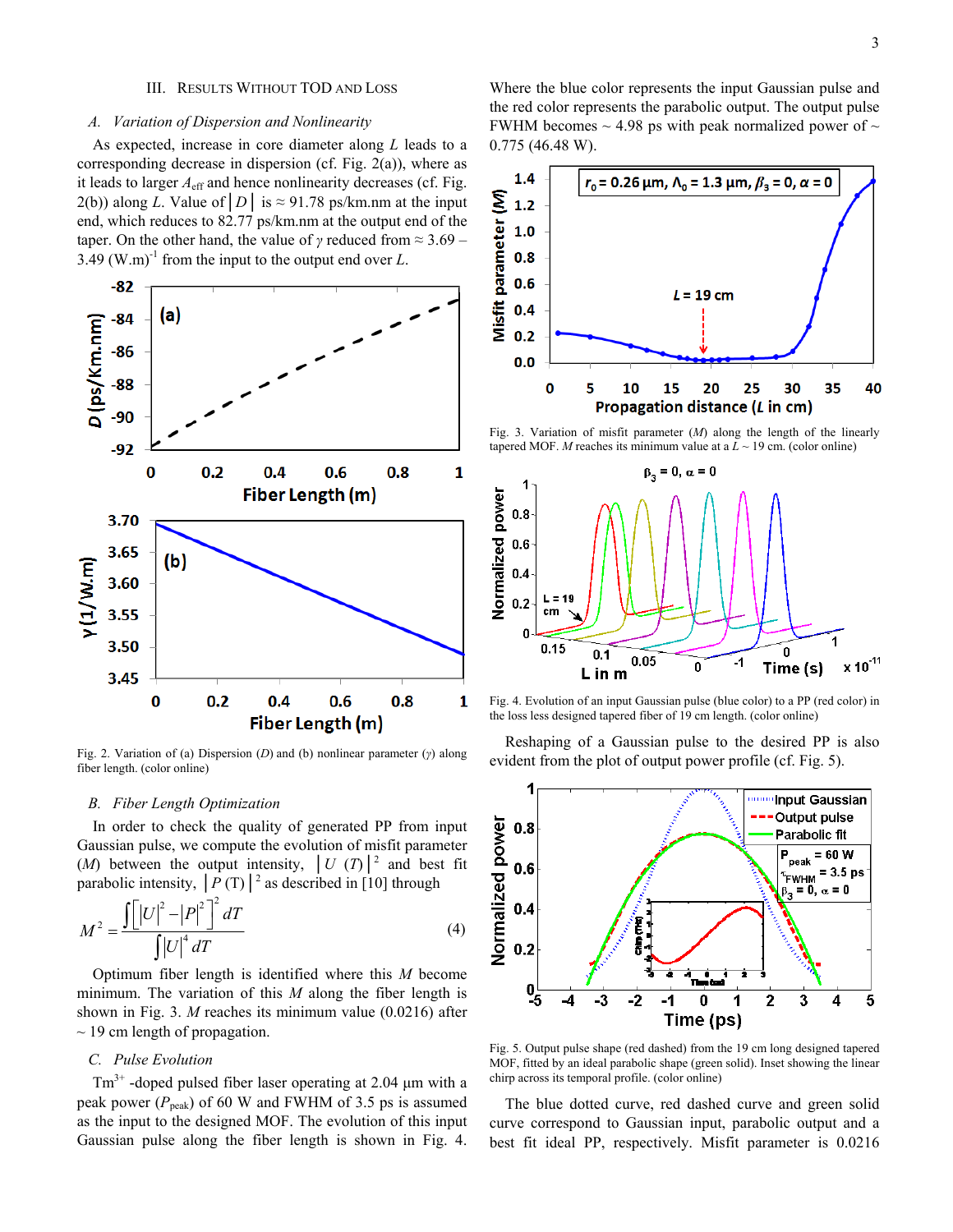which is quite small. The inset of Fig. 5 shows the unique characteristic of linear chirp acquired over the duration of the generated PP.

## IV. RESULTS INCLUDING TOD AND LOSS

Until now we have assumed a loss-less fiber and neglected any TOD effect along its length. However, loss as well as TOD could degrade the quality of the generated PP. In the following, we describe results of our analysis of PP generation by including these effects.

For the designed fiber, the variation of TOD  $(\beta_3)$  along tapered MOF length is shown in Fig. 6, where the value of  $\beta_3$ is almost linearly varied from 0.049  $ps^3/km$  to 0.9  $ps^3/km$  over 19 cm length of the tapered MOF. The output normalized power profile *corresponding to*  $\beta_3 = 0$  (blue solid) and  $\beta_3 \neq 0$ (red dotted) are shown in Fig. 7. One inset (inset (a)) of Fig. 7 shows the linear chirp across its temporal profile for both the cases. On the other hand, as the two power profile almost overlap with each other, we have plotted the difference between these two powers  $(\Delta P)$  as a second inset (inset (b)) (green dashed), where ∆*P* remains below 0.04% for the entire pulse duration. As this TOD effect is negligibly small, higher order dispersion effects would be smaller and hence can be neglected. Thus it is safe to conclude that our designed tapered fiber will generate distortion free parabolic pulses.



Fig. 6. Variation of  $\beta_3$  along tapered fiber length.

In the next step we studied the effect of loss on the generated PP in the presence of TOD. We considered both the material loss ( $\sim$  0.4 dB/m at 2 μm) and confinement loss ( $\alpha_c$ ). For our designed MOF, the  $\alpha_c$  is  $\sim 1$  dB/m. So, the total loss ( $\alpha$ ) is ~ 1.4 dB/m. Output normalized power profile for  $\alpha = 0$ (blue solid) and  $\alpha \neq 0$  (red dashed) is shown in Fig. 8. Inset shows the variation in chirp across the temporal profile. For both the cases, chirp is linear, which confirms PP output even after inclusion of loss. Incidentally this loss reduces the maximum output power by only 4.4 %. Loss management is an important issue to address as loss of the fabricated fiber will be typically higher than that of the designed one due to potentially unavoidable local deformations that may occur during fabrication of the taper.



Fig. 7. Output pulse shape including  $\beta_3$  effect (red dotted) and neglecting  $\beta_3$ effect (blue solid). Insets show (a) linear chirp for both the cases ( $\beta_3 = 0$  and  $\beta_3 \neq 0$ ) and (b) difference between two output powers ( $\Delta P$ ) in % (green dashed). (color online)



Fig. 8. Output pulse shape after including loss (red dashed) and without loss (blue solid). For both the plots, TOD is included. (color online)

#### V. EFFECTS OF INPUT PULSE PARAMETERS

Further we studied the effects of input pulse parameters like peak power, pulse width, pulse energy etc. on output pulse shape after including TOD and loss.

## *A. Effect of Input Peak Power* ( $P_{\text{peak}}$ )

By varying peak power  $(P_{peak})$  of the input Gaussian pulse from 10 W to 100 W, we have studied the variation of optimum fiber length  $(L_{opt})$  corresponding to minimum  $M^2$ value, output pulse width (output *τ*<sub>FWHM</sub>) and maximum normalized output power for a fixed input  $\tau_{\text{FWHM}}$  of 3.5 ps. These variations are shown in Figs. 9 (a) – (c), respectively.  $L_{\text{opt}}$  gradually decreases with increasing the input  $P_{\text{peak}}$  (cf. Fig. 9 (a)), which implies that, with increasing peak power, output pulse gets its parabolic shape at shorter propagation distance. Figures 9 (b) and (c) show small variation in the output  $\tau_{FWHM}$  and maximum normalized power for  $L = L_{\text{opt}}$ , however, at our designed length (19 cm), output  $\tau_{\text{FWHM}}$ gradually increases and maximum power gradually decreases.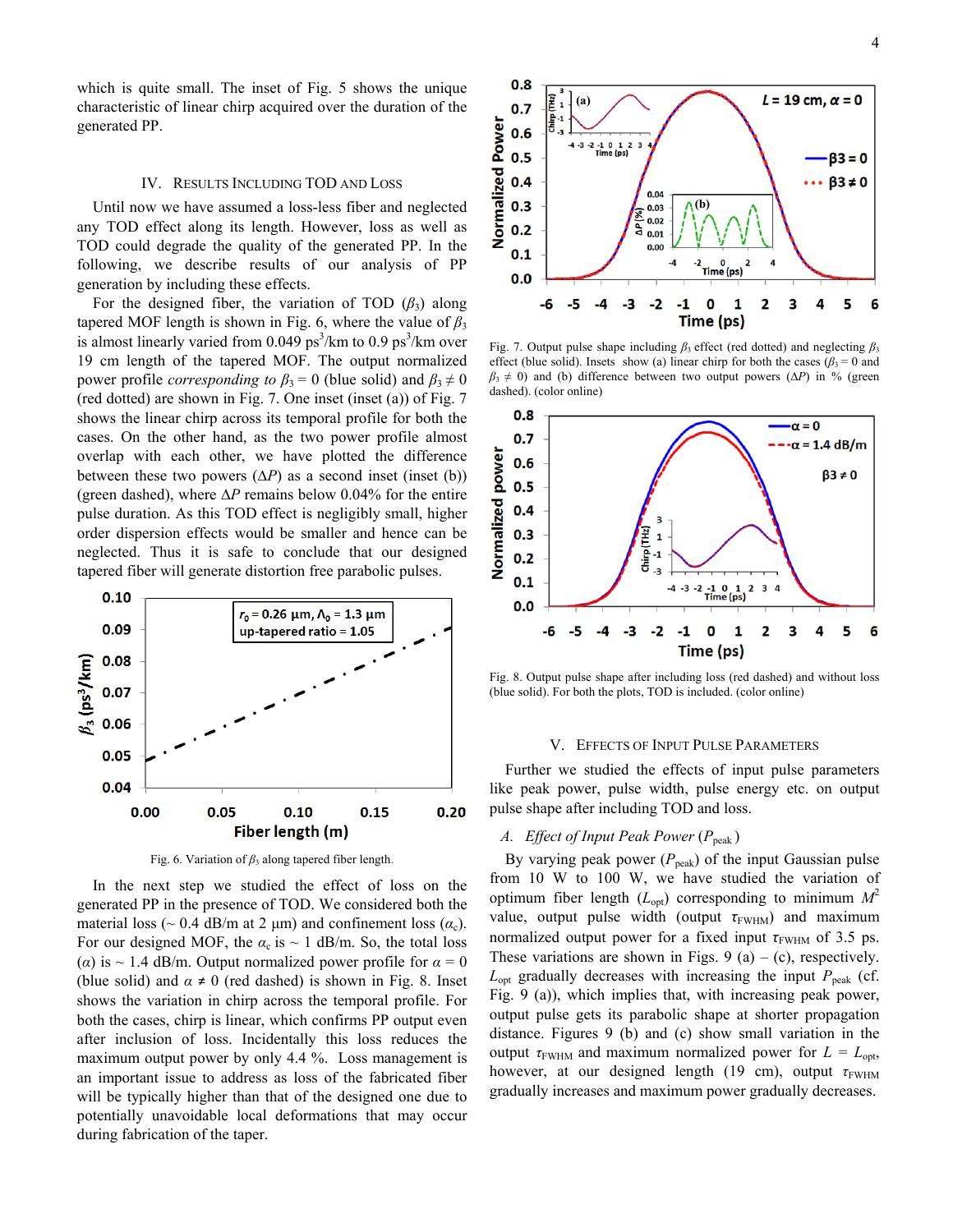

Fig. 9. Variations of (a) optimum fiber length ( $L_{opt}$ ); (b) Output pulse width (*τ*FWHM); and (c) Maximum normalized output power with the input peak power ( $P_{\text{peak}}$ ). For (b) and (c), the blue solid line and red dashed line correspond to the value for the designed tapered fiber length  $(L = 19 \text{ cm})$  and at  $L_{opt}$  for that particular input  $P_{peak}$ , respectively. (color online)

The shape of output pulse for  $L = L_{opt}$  is shown in Fig. 10 for three different  $P_{peak}$  (40 W, 60 W and 80 W) with input *τ*FWHM of 3.5 ps. Their chirp characteristics are also shown in the inset of Fig. 10.

## *B. Effect of Input Pulse Width (Input τ*<sub>FWHM</sub>)

Unlike the effect of input peak power,  $L_{opt}$  gradually increases with increase in input  $\tau_{FWHM}$  (cf. Fig. 11 (a)) for a fixed input  $P_{\text{peak}}$  of 60 W. In Fig. 11 (b), variation of the ratio of output and input pulse widths ( $\tau_{\text{Norm}}$ ) is shown for  $L = L_{\text{opt}}$  (red dashed) and for  $L = 19$  cm (blue solid). Though  $\tau_{\text{Norm}}$ decreases with input pulse width for our designed length, it remains almost constant for  $L = L_{opt}$ . On the other hand, the maximum normalized output power increases rapidly for *L* = 19 cm (blue solid line in Fig. 11 (c)) where as for the optimum length it decreases very slowly with increasing input  $\tau$ <sub>FWHM</sub> (red dashed in Fig. 11 (c)).

Only the output pulse shape for  $L = L_{\text{out}}$  is shown here in Fig. 12 for three different values of input  $τ$ <sub>FWHM</sub> (2.5 ps, 3.5) ps, and 4.5 ps) for fixed input *P*<sub>peak</sub> of 60 W. The inset shows their chirp characteristics.



Fig. 10. Output pulse shape for  $P_{\text{peak}} = 40 \text{ W}$ , 60 W and 80 W at their optimum lengths for *τ*<sub>FWHM</sub> of 3.5 ps. Inset show variations in their chirp with time. (color online)

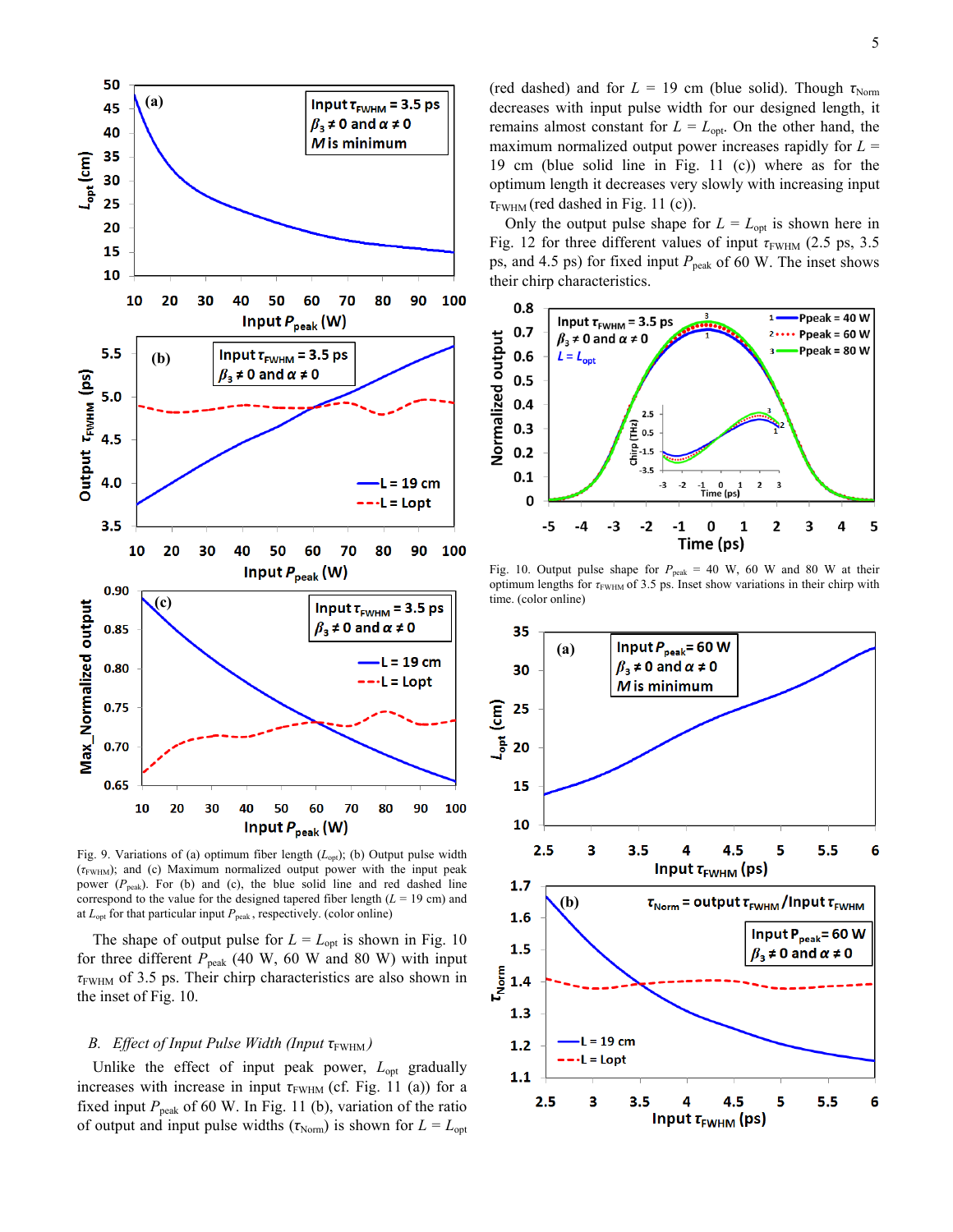

Fig. 11. Variation of (a) optimum fiber length ( $L_{opt}$ ); (b) Normalized output pulse width  $(\tau_{\text{Norm}})$ ; and (c) Maximum normalized output power with input *τ*FWHM. For (b) and (c), the blue solid line and the red dashed line correspond to the value for our designed fiber length  $(L = 19 \text{ cm})$  and at  $L_{\text{opt}}$  for that particular input *τ*<sub>FWHM</sub>, respectively. (color online)



Fig. 12. Output pulse shape for input  $\tau_{FWHM}$  = 2.5 ps, 3.5 ps and 4.5 ps at the end of corresponding optimum lengths for a *P*<sub>peak</sub> of 60 W. Inset shows variations in their chirp with time. (color online)

# *C. Results for Fixed Input Pulse Energy* (*Input E*pulse )

The peak power ( $P_{\text{peak}}$ ) of a Gaussian pulse is  $\approx 0.94$  times the pulse energy  $(E_{\text{pulse}})$  divided by the FWHM pulse duration  $(\tau_{\text{FWHM}})$  [31]. Previously we have studied the effect on output PP by varying either  $P_{\text{peak}}$  or  $\tau_{\text{FWHM}}$  of the input pulse. Essentially we varied the pulse energy in both the cases. Then we studied the effect of a fixed  $E_{\text{pulse}}$  on output for different sets of input  $P_{\text{peak}}$  and  $\tau_{\text{FWHM}}$ . For  $E_{\text{pulse}} = 0.2234$  nJ that corresponds to a  $P_{peak}$  of 60 W and  $\tau_{FWHM}$  of 3.5 ps, the variation of optimum length is studied and shown in Fig. 13 (a), where  $L_{opt}$  rapidly decreases from almost 100 cm to 10 cm for a change in  $P_{\text{peak}}$  from 20 W to 90 W. The variation of *τ*<sub>Norm</sub> and maximum normalized output power for fixed *E*<sub>pulse</sub> (0.2234 nJ) are shown in Figs. 13 (b) and (c), respectively. Fig. 13 (b) implies that for our designed fiber, normalized output pulse width become maximum (almost 1.7 x input  $\tau$ <sub>FWHM</sub>) for  $P_{\text{peak}}$  of ~ 80 W. So automatically, the output peak power becomes lowest for this case, hence we get a dip around an input  $P_{\text{peak}}$  of 80 W (cf. Fig. 13 (c)).



Fig. 13. Variation of (a) Optimum fiber length ( $L_{opt}$ ); (b) Normalized output pulse width (τ<sub>Norm</sub>); and (c) Maximum normalized output power with the input peak power ( $P_{\text{peak}}$ ) for fixed pulse energy of 0.2234 nJ. For (b) and (c), the blue solid line and red dashed line correspond to the value at our designed fiber length ( $L = 19$  cm) and at  $L_{opt}$  corresponding to that particular set of input  $P_{\text{peak}}$  and  $\tau_{\text{FWHM}}$ , respectively. (color online)

We have also plotted output pulse shapes for three different sets of input  $P_{\text{peak}}$  and  $\tau_{\text{FWHM}}$  (40 W and 5.25 ps, 60 W and 3.5 ps, 80 W and 2.625 ps) (cf. Fig. 14) at the end of their corresponding optimum lengths; inset in Fig. 14 shows variations in their chirp with time.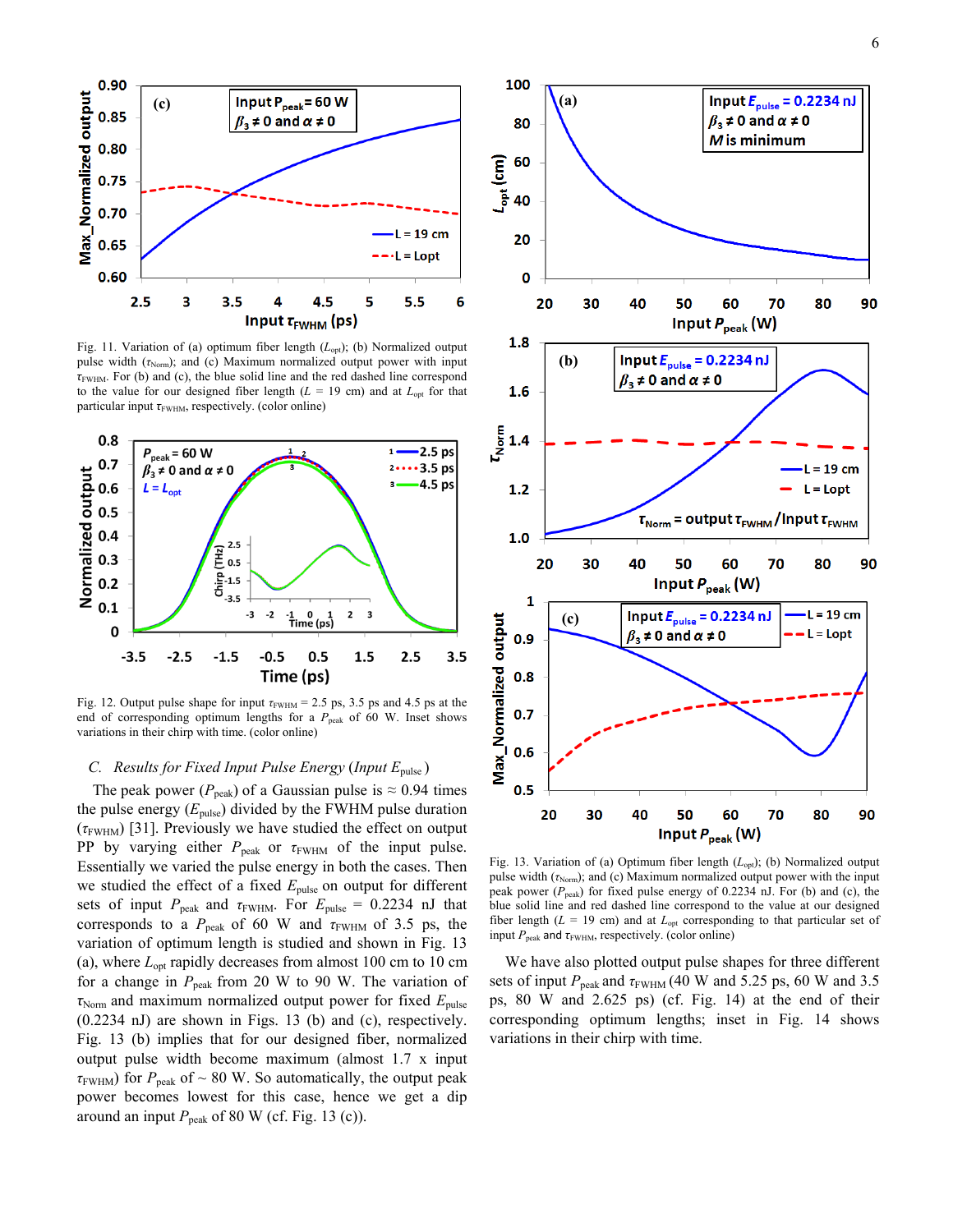

Fig. 14. Output pulse shape for input  $P_{\text{peak}}$  and  $\tau_{\text{FWHM}}$  of 40 W and 5.25 ps (blue solid), 60 W and 3.5 ps (red dotted), 80 W and 2.625 ps (green solid) with fixed  $E_{\text{pulse}}$  of 0.2234 nJ. Inset shows variations in their chirp with time. (color online)

## VI. CONCLUSION

Through a detailed numerical study we present a realistic design of chalcogenide glass based up-tapered MOF structure to generate high power, breaking free parabolic pulses (PPs) within a very short length of our designed MOF for a Gaussian input. MOF was chosen to consist of  $As_2S_3$  glass with four rings of hexagonally arranged holey cladding. Air hole separation (Λ) and their diameter (*d*) were optimized to get proper dispersion profile, single mode operation, and lowest loss at the operating wavelength. Up-tapered structure with taper ratio of 1.05 acts as a passive dispersion decreasing fiber suitable for PP generation free from distortion and noise. The effect of TOD and loss were found to be negligible on the generated pulse quality. In summary, for a Gaussian input pulse of 60 W peak power with FWHM of 3.5 ps, we have shown that after propagation through only 19 cm of the designed tapered MOF one can realize a parabolic output pulse with normalized peak power of 0.78 (46.48 W), and of pulse FWHM of 4.98 ps at a wavelength of 2.04 μm. Further, the effects of input pulse parameters on the generated PP were also studied to check its operating regime.

PPs should be very useful for pulse shaping, pulse synthesis, high power handling, supercontinuum source generation, etc. at mid-IR wavelength region, and also for medical diagnostics.

This study can be further extended by investigating roles of different input pulse shapes and taper profiles, and choosing appropriately suitable fiber material(s) for other operating wavelength regimes.

*Some salient features of these results were recently reported by us at the international conference ICMAT 2013 from June 30 to July 5, 2013 at Suntec, Singapore*.

#### **REFERENCES**

[1] G. P. Agrawal, *Nonlinear Fiber Optics*, San Diego, Calif.: Academic, 2007.

- [2] W. J. Tomlinson, R. H. Stolen, and A. M. Johnson, "Optical wave breaking of pulses in nonlinear optical fibers," *Opt. Letts*., vol. 10, pp. 457–459, Sept. 1985.
- [3] D. Anderson, M. Desaix, M. Lisak, and M. L. Quiroga-Teixeiro, "Wave breaking in nonlinear-optical fibers," *J. Opt. Soc. Am. B*, vol. 9, pp. 1358–1361, Aug. 1992.
- [4] D. Anderson, M. Desaix, M. Karlsson, M. Lisak, and M. L. Quiroga-Teixeiro, "Wave-breaking-free pulses in nonlinear-optical fibers," *J. Opt. Soc. Am. B*, vol. 10, pp. 1185–1190, Jul. 1993.
- [5] M. E. Fermann, V. I. Kruglov, B. C. Thomsen, J. M. Dudley, and J. D. Harvey, "Self-similar propagation and amplification of parabolic pulses in optical fibers," *Phys. Rev. Letts.*, vol. 84, pp. 6010-6013, Jun. 2000.
- [6] B. Ortaç, A. Hideur, M. Brunel, C. Chédot, J. Limpert, A. Tünnermann, and F. Ö. Ilday, "Generation of parabolic bound pulses from a Yb-fiber laser," *Opt. Express*, vol. 14, pp. 6075–6083, Jun. 2006.
- [7] J. Limpert, T. Schreiber, T. Clausnitzer, K. Zöllner, H.-J. Fuchs, E. B. Kley, H. Zellmer, and A. Tünnermann, "High-power femtosecond Ybdoped fiber amplifier," *Opt. Express*, vol. 10, pp. 628-638, Jul. 2002.
- [8] F. Parmigiani, C. Finot, K. Mukasa, M. Ibsen, M. A. Roelens, P. Petropoulos, and D. J. Richardson, "Ultra-flat SPM-broadened spectra in a highly nonlinear fiber using parabolic pulses formed in a fiber Bragg grating," *Opt. Express*, vol. 14, pp. 7617-7622, Aug. 2006.
- [9] S. Boscolo and C. Finot, "Nonlinear pulse shaping in fibres for pulse generation and optical processing," *Review Article - Int. J. of Optics*, vol. 2012, 159057 (14 pages), Jan. 2012.
- [10] C. Finot, F. Parmigiani, P. Petropoulos, and D. Richardson, "Parabolic pulse evolution in normally dispersive fiber amplifiers preceding the similariton formation regime," *Opt. Express*, vol. 14, pp. 3161-3170, Apr. 2006.
- [11] T. Hirooka and M. Nakazawa, "Parabolic pulse generation by use of a dispersion-decreasing fiber with normal group-velocity dispersion," *Opt. Letts*., vol. 29, pp. 498–500, Mar. 2004.
- [12] C. Finot, L. Provost, P. Petropoulos, and D. J. Richardson, "Parabolic pulse generation through passive nonlinear pulse reshaping in a normally dispersive two segment fiber device," *Opt. Express*, vol. 15, pp. 852–864, Feb. 2007.
- [13] D. Krčmařík, R. Slavík, Y. Park, and J. Azaña, "Nonlinear pulse compression of picosecond parabolic-like pulses synthesized with a long period fiber grating filter," *Opt. Express*, vol. 17, pp. 7074-7087, Apr. 2009.
- [14] B. Kibler, C. Billet, P. A. Lacourt, R. Ferriere, L. Larger, and J.M. Dudley, "Parabolic pulse generation in comb-like profiled dispersion decreasing fibre," *Electronics Letts*., vol. 42, pp. 965-966, Aug. 2006.
- [15] B. Nagaraju, R. K. Varshney, G. P. Agrawal, and B. P. Pal, "Parabolic pulse generation in a dispersion-decreasing solid-core photonic bandgap Bragg fiber," *Opt. Comm.*, vol. 283, pp. 2525-2528, Jun. 2010.
- [16] F. O. Ilday, J. R. Buckley, W. G. Clark, and F.W. Wise, "Self-similar evolution of parabolic pulses in a laser," *Phys. Rev. Letts*., vol. 92, pp. 1-4, May 2004.
- [17] S. Lavdas, J. B. Driscoll, H. Jiang, R. R. Grote, R. M. Osgood Jr., and N. C. Panoiu, "Generation of parabolic similaritons in tapered silicon photonic wires: comparison of pulse dynamics at telecom and midinfrared wavelengths," *Opt. letts*., vol. 38, pp. 3953- 3956, Oct., 2013.
- [18] A. Barh, S. Ghosh, G. P. Agrawal, R. K. Varshney, I. D. Aggarwal, and B. P. Pal, "Design of an efficient mid-IR light source using chalcogenide holey fibers: a numerical study," *J. Opt.*, vol. 15, 035205 (7 pages), Feb. 2013.
- [19] S. D. Jackson, "Towards high-power mid-infrared emission from a fibre laser," *Review Article - Nat. Photonics*, vol. 6, pp. 423–431, Jul. 2012.
- [20] B. J. Eggleton, B. L. Davies, and K. Richardson, "Chalcogenide photonics," *Review Articles - Nat. Photonics*, vol. 5, pp. 141–148, Mar. 2011.
- [21] D. W. Hewak, "The promise of chalcogenides," *Interview Nat. Photonics*, vol. 5, pp. 474, Aug. 2011.
- [22] J. S. Sanghera, I. D. Aggarwal, L. B. Shaw, L. E. Busse, P. Thielen, V. Nguyen, P. Pureza, S. Bayya, and F. Kung, "Applications of chalcogenide glass optical fibers at NRL," *J. Optoelectron. Adv. Mater*., vol. 3, pp. 627–640, Sept. 2001.
- [23] M. El-Amraoui, G. Gadret, J. C. Jules, J. Fatome, C. Fortier, F. Désévédavy, I. Skripatchev, Y. Messaddeq, J. Troles, L. Brilland, W. Gao, T. Suzuki, Y. Ohishi, and F. Smektala, "Microstructured chalcogenide optical fibers from  $As_2S_3$  glass: towards new IR broadband sources," *Opt. Express*, vol. 18, pp. 26655–26665, Dec. 2010.